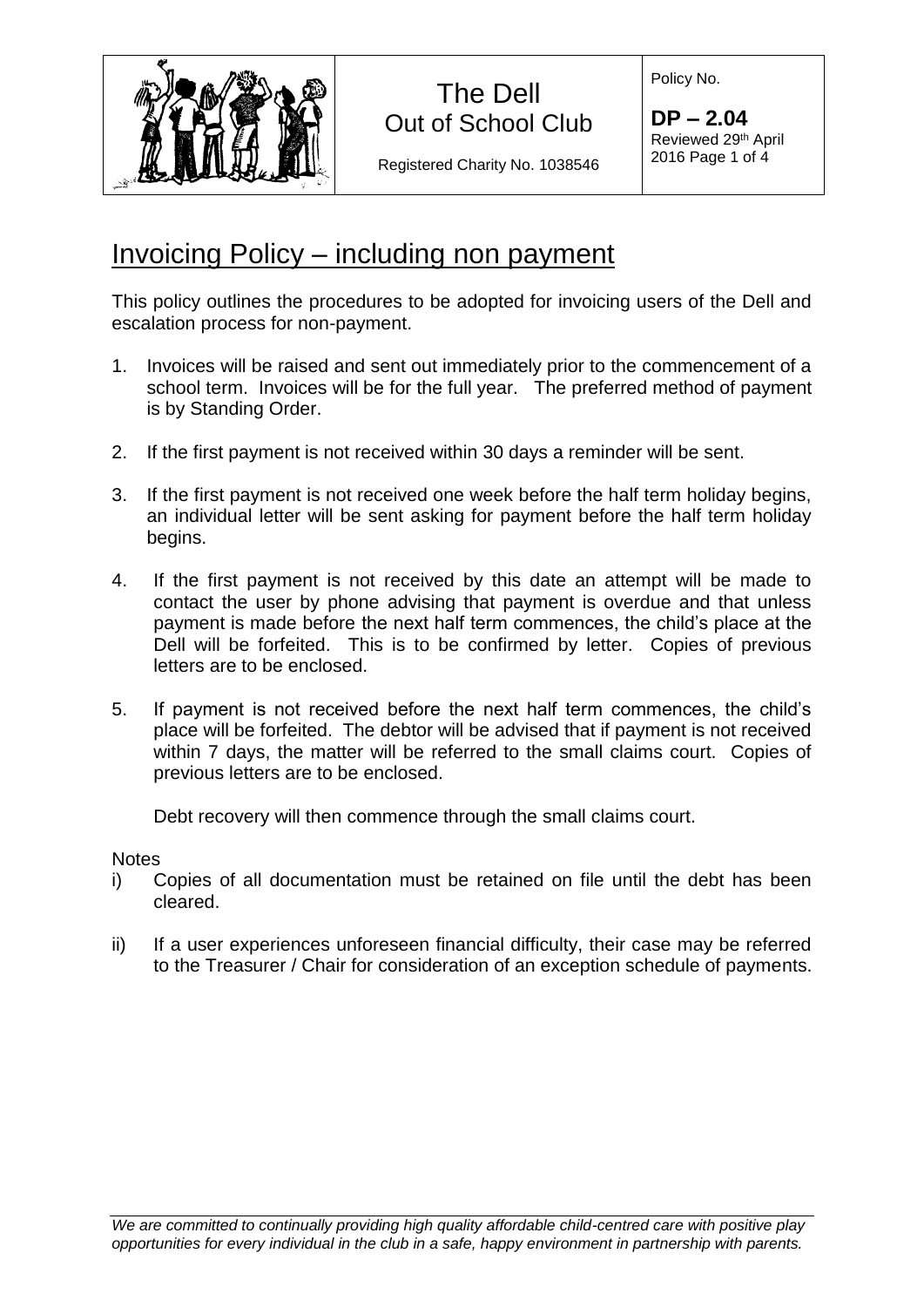

Registered Charity No. 1038546

Policy No.

**DP – 2.04** Reviewed 29th April 2016 Page 2 of 4

First Reminder Letter – 30 days

Dear

### **OUTSTANDING DELL PAYMENT**

As of today's date I have not received your payment for the use of the Dell for the *first/second* half of the *Autumn/Spring/Summer* term. I enclose a copy of the original invoice in case you have misplaced it.

The first/second payment was due on *xx month*. Can you please arrange for payment to be made by yy month.

Please send your cheque to the Finance Department at The Dell Out of School Club C/O Rapier Group, Rapier House, 4-6 Crane Mead Business Park, Crane Mead, Ware, Herts.

Many thanks.

Yours sincerely,

The Chairperson The Dell Out of School Club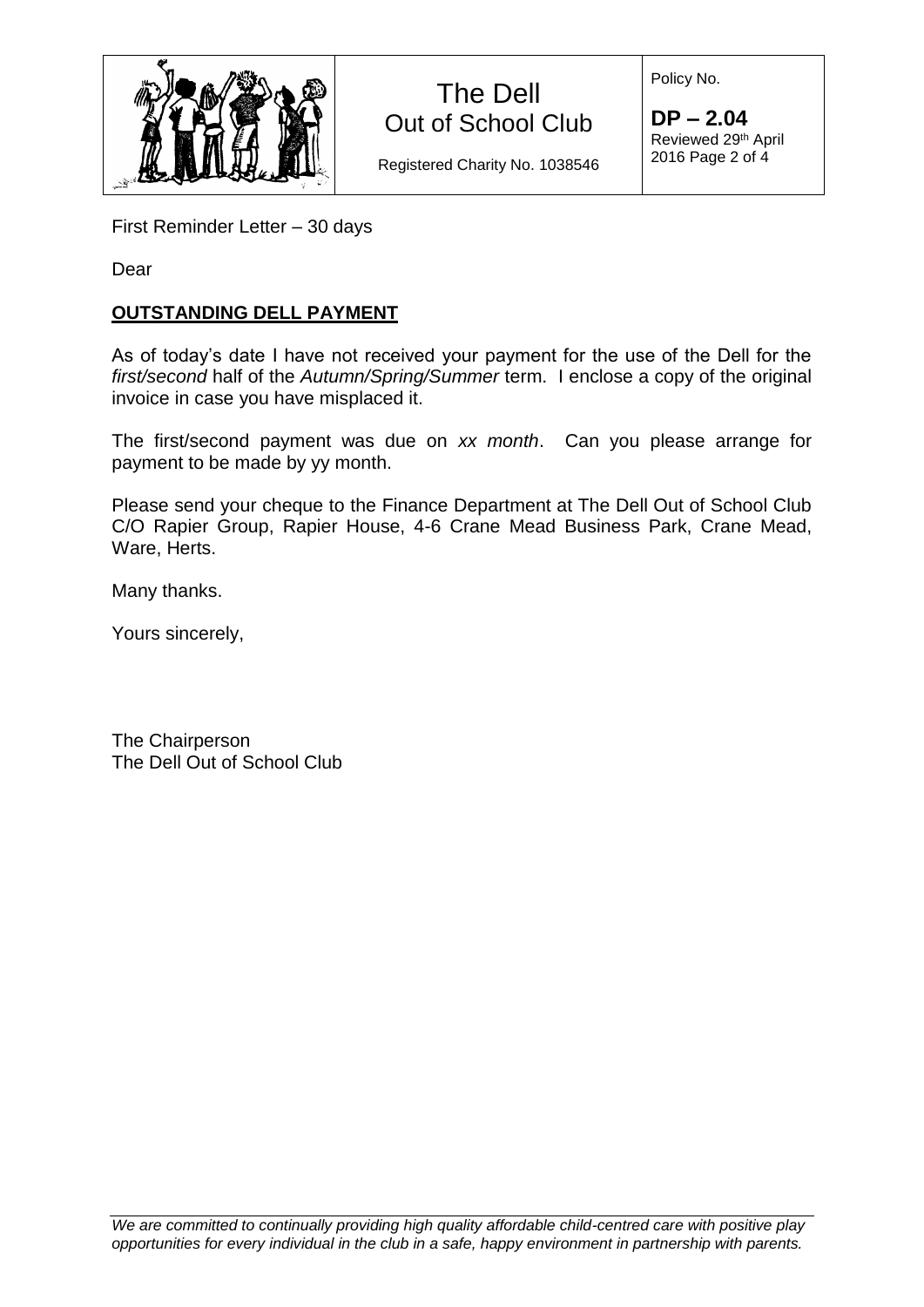

Registered Charity No. 1038546

**DP – 2.04** Reviewed 29th April 2016 Page 3 of 4

Policy No.

Second Reminder Letter

Dear

### **OUTSTANDING DELL PAYMENT**

Further to my previous letter dated xx month (copy enclosed), to which I have received no reply, as of today's date I have not received your payment for the use of the Dell for the *first/second* half of the *Autumn/Spring/Summer* term.

#### **It is the policy of the Dell that each half of the term's invoice should be paid before the end of that half term.**

I must therefore advise you that unless payment is received before *xx month*, your child's place will be lost.

Please send your cheque to the Finance Department at The Dell Out of School Club C/O Rapier Group, Rapier House, 4-6 Crane Mead Business Park, Crane Mead, Ware, Herts.

Yours sincerely,

The Chairperson The Dell Out of School Club